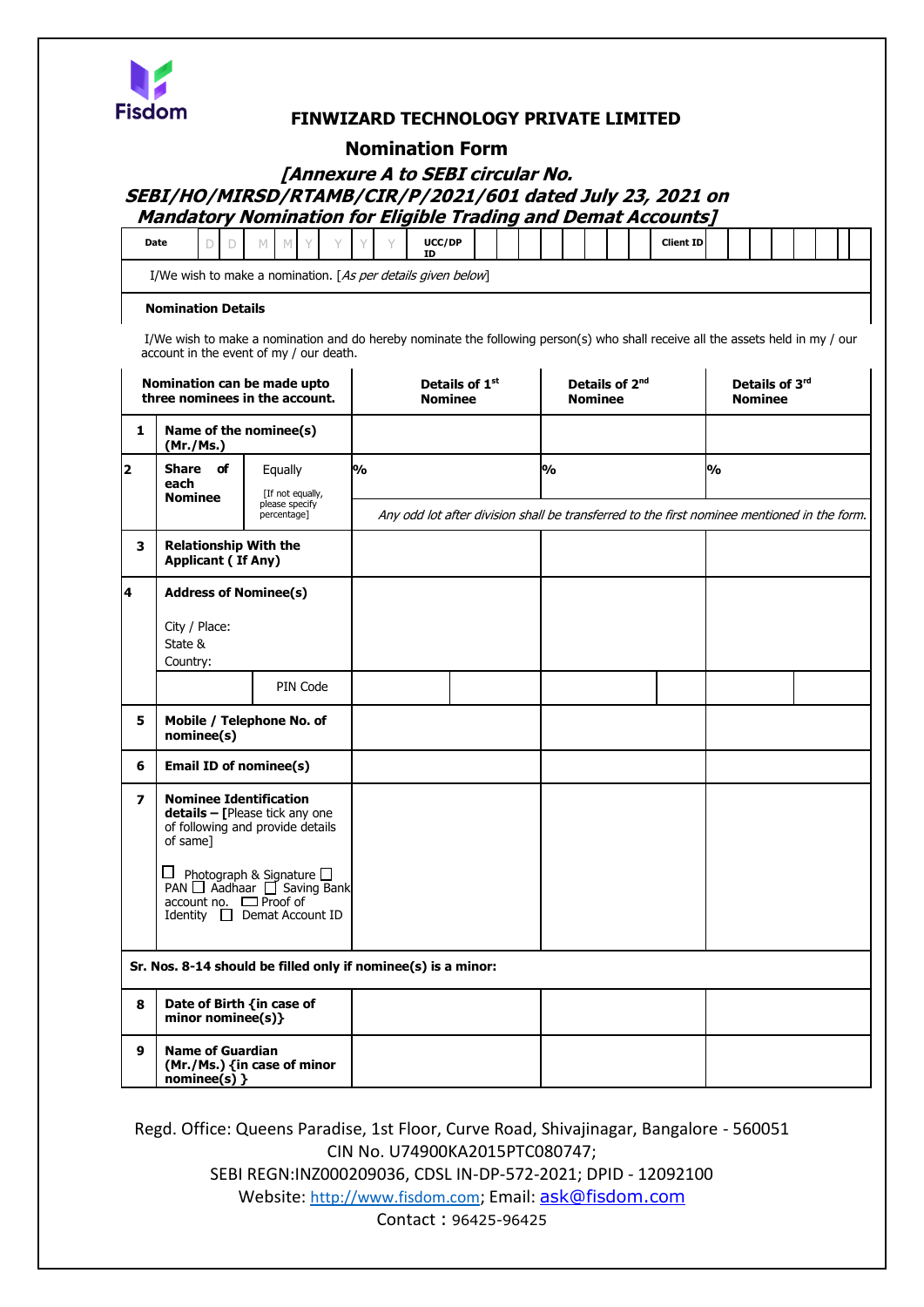

### **FINWIZARD TECHNOLOGY PRIVATE LIMITED**

| 10                                      | <b>Address of Guardian(s)</b>                                                                                                                   |                                                                                                       |                         |  |                            |  |
|-----------------------------------------|-------------------------------------------------------------------------------------------------------------------------------------------------|-------------------------------------------------------------------------------------------------------|-------------------------|--|----------------------------|--|
|                                         | City / Place:<br>State &<br>Country:                                                                                                            |                                                                                                       |                         |  |                            |  |
|                                         |                                                                                                                                                 | PIN Code                                                                                              |                         |  |                            |  |
| $\mathbf{1}$<br>$\mathbf{1}$            | Mobile / Telephone no. of<br>Guardian                                                                                                           |                                                                                                       |                         |  |                            |  |
| $\mathbf{1}$<br>$\overline{2}$          | <b>Email ID of Guardian</b>                                                                                                                     |                                                                                                       |                         |  |                            |  |
| $\mathbf{1}$<br>$\overline{\mathbf{3}}$ | <b>Relationship of Guardian</b><br>with nominee                                                                                                 |                                                                                                       |                         |  |                            |  |
| $\mathbf{1}$<br>$\overline{\mathbf{4}}$ | <b>Guardian Identification</b><br>details-[Please tick any one<br>of following and provide details<br>of same]<br>$account no.$ $\Box$ Proof of | $\Box$ Photograph & Signature<br>PAN $\Box$ Aadhaar $\Box$ Saving Bank<br>Identity □ Demat Account ID |                         |  |                            |  |
|                                         |                                                                                                                                                 |                                                                                                       |                         |  |                            |  |
|                                         |                                                                                                                                                 |                                                                                                       | Name(s) of<br>holder(s) |  | Signature(s) of<br>holder* |  |
| Sole / First Holder (Mr./Ms.)           |                                                                                                                                                 |                                                                                                       |                         |  |                            |  |
|                                         | Second Holder (Mr./Ms.)                                                                                                                         |                                                                                                       |                         |  |                            |  |
|                                         | Third Holder (Mr./Ms.)                                                                                                                          |                                                                                                       |                         |  |                            |  |

\* Signature of witness, along with name and address are required, if the account holder affixes thumb impression, instead of signature

#### **Note:**

This nomination shall supersede any prior nomination made by the account holder(s), if any.

The Trading Member / Depository Participant shall provide acknowledgement of the nomination form to the account holder(s)

Regd. Office: Queens Paradise, 1st Floor, Curve Road, Shivajinagar, Bangalore - 560051 CIN No. U74900KA2015PTC080747; SEBI REGN:INZ000209036, CDSL IN-DP-572-2021; DPID - 12092100 Website: [http://www.fisdom.com](http://www.fisdom.com/); Email: [ask@fisdom.com](mailto:ask@fisdom.com) Contact : 96425-96425